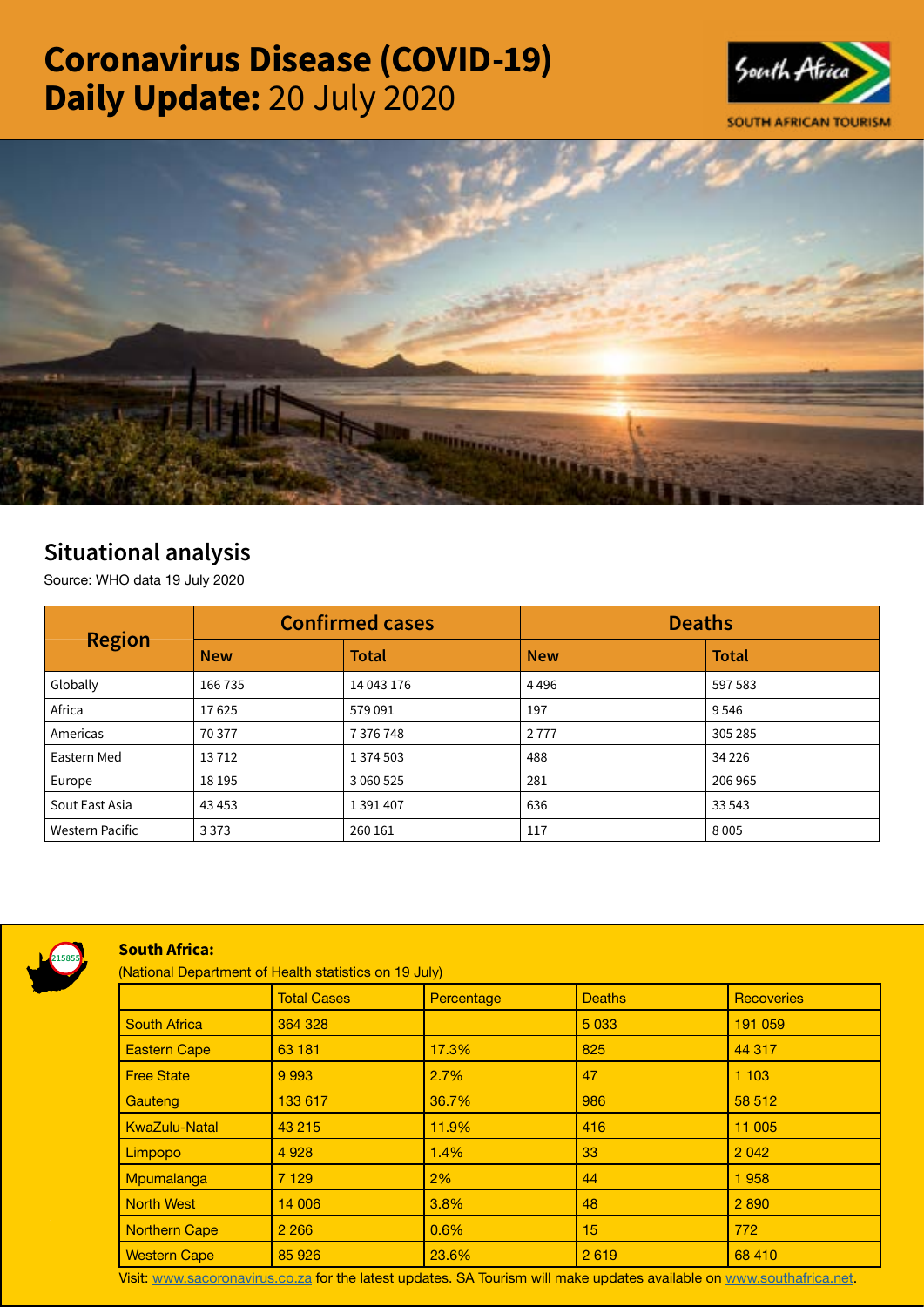## SOUTH AFRICA NEWS

### TOURISM RELATED ARTICLES

- The Minister of Tourism, Mmamoloko Kubayi-Ngubane, during a recent Global Travel and Tourism Resilience Council (GTTRC) virtual summit, highlighted that South Africa's government is working on a 'unified system of protocols' before submitting them to the [World Travel and Tourism Council \(WTTC\) for a Safe Travel Stamp](https://www.tourismupdate.co.za/article/delays-approval-sas-safety-protocols). She said the comprehensive Tourism Recovery Strategy – developed by South African Tourism and the Tourism Business Council South Africa, in conjunction with a number of industry associations – was currently being considered by Cabinet.
- Public enterprises minister Pravin Gordhan said on Sunday that while the government had agreed last week to ["mobilise funding" for SAA, work was still being done on where the funds would come from and in what form.](https://www.businesslive.co.za/bd/national/2020-07-19-gordhan-says-state-still-finalising-saa-funding-plan/)  [Funding could be mobilised from various sources including prospective equity partners. The funding for SAA is](https://www.businesslive.co.za/bd/national/2020-07-19-gordhan-says-state-still-finalising-saa-funding-plan/)  [critical to the success of the business rescue process, out of which the government plans to establish a new airline](https://www.businesslive.co.za/bd/national/2020-07-19-gordhan-says-state-still-finalising-saa-funding-plan/)
- Minister of Transport Fikile Mbalula announced that three additional South African airports will reopen for business [travel from July 21. These include East London Airport, George Airport and Kimberley Airport](https://www.iol.co.za/travel/travel-news/3-south-african-airports-to-reopen-from-july-21-51114529)
- The Free State is planning "extreme measures" to lure tourists to the province South Africa's second least visited [over the next 12 months. The Free State Gambling, Liquor and Tourism Authority this week formally started to solicit](https://www.businessinsider.co.za/travel/the-free-states-big-plan-to-lure-tourists-to-sas-2nd-least-favourite-province-2020-7)  [proposals from advertising agencies to help put it on the map through destination marketing over the course of the](https://www.businessinsider.co.za/travel/the-free-states-big-plan-to-lure-tourists-to-sas-2nd-least-favourite-province-2020-7)  [year. The targets are big, and the current situation grim, the request for proposals shows](https://www.businessinsider.co.za/travel/the-free-states-big-plan-to-lure-tourists-to-sas-2nd-least-favourite-province-2020-7)
- E-hailing services, such as Uber and Bolt, will be treated the same as minibus taxis in upcoming rule changes, [transport](https://www.businessinsider.co.za/e-hailing-cars-can-be-100-full-mbalula-says-but-uber-and-bolt-wont-fill-up-2020-7) minister Fikile Mbalula says. That means they'll be able to fill up their cars to 100% capacity, as long as they [keep windows slightly open. Uber and Bolt, though, will be sticking to their current rules on limiting capacity, at least](https://www.businessinsider.co.za/e-hailing-cars-can-be-100-full-mbalula-says-but-uber-and-bolt-wont-fill-up-2020-7)  [for now. The companies can set their own terms of service, imposing stricter rules than government regulations](https://www.businessinsider.co.za/e-hailing-cars-can-be-100-full-mbalula-says-but-uber-and-bolt-wont-fill-up-2020-7)
- Glenton De Kock, CEO of the Southern African Association for the Conference Industry (SAACI), wants to encourage [the government to consider re-opening exhibitions in the coming months as the Events Safety Guidelines are](https://www.news24.com/fin24/companies/travelandleisure/event-industry-sets-out-to-prove-its-got-safety-down-pat-hoping-for-bigger-gatherings-20200718)  [comprehensive and will ensure track-and-tracing inclusive of pre-screening for delegates and visitors to any size](https://www.news24.com/fin24/companies/travelandleisure/event-industry-sets-out-to-prove-its-got-safety-down-pat-hoping-for-bigger-gatherings-20200718)  exhibition. He says that the longer lead times to allow better preparations is a common operating requirement due to [the need to prepare venues and also ensure that all attendees have completed the required documentation](https://www.news24.com/fin24/companies/travelandleisure/event-industry-sets-out-to-prove-its-got-safety-down-pat-hoping-for-bigger-gatherings-20200718)
- Disgruntled alcohol manufacturers and restaurateurs will not take government's U-turn lying down. They are concerned about the [retrenchments](https://www.news24.com/citypress/news/alcohol-manufacturers-and-restaurant-owners-vow-not-to-take-new-ban-lying-down-as-thousands-of-job-cuts-loom-20200719) that will follow after the renewed ban on the sale of alcohol came into effect last [week. Richard Rushton, chief executive of alcoholic drinks maker Distell, has said that government has lost R3.5](https://www.news24.com/citypress/news/alcohol-manufacturers-and-restaurant-owners-vow-not-to-take-new-ban-lying-down-as-thousands-of-job-cuts-loom-20200719)  [billion in taxes because of the ban. From the 945 000 direct and indirect jobs in the industry, 110 000 were lost in the](https://www.news24.com/citypress/news/alcohol-manufacturers-and-restaurant-owners-vow-not-to-take-new-ban-lying-down-as-thousands-of-job-cuts-loom-20200719)  first part of the lockdown. And if the ban [continues,](https://www.news24.com/citypress/news/alcohol-manufacturers-and-restaurant-owners-vow-not-to-take-new-ban-lying-down-as-thousands-of-job-cuts-loom-20200719) about 13 000 jobs will be lost per week
- The biggest-ever united protest in the history of South Africa's restaurant industry is set to take place on Wednesday as hundreds of eateries, coffee shops and takeaway [establishments](https://www.moneyweb.co.za/news/south-africa/restaurants-set-for-million-seats-on-the-streets-protest-this-week/) countrywide will be participating in the 'Million seats on the streets' protest against Covid-19 restrictions to trade. Tables and chairs will be used to block roads [outside various restaurants between 12:00 and 14:00 on Wednesday as part of the peaceful protest to highlight the](https://www.moneyweb.co.za/news/south-africa/restaurants-set-for-million-seats-on-the-streets-protest-this-week/)  [massive impact of Covid-19 lockdown regulations on the industry](https://www.moneyweb.co.za/news/south-africa/restaurants-set-for-million-seats-on-the-streets-protest-this-week/)
- Tourism operators in Mpumalanga took part in a peaceful demonstration drive from White River to the government [buildings in Nelspruit on Friday \(July 17\) to protest restrictions that are crippling the tourism industry](https://www.tourismupdate.co.za/article/industry-takes-streets-peaceful-protests)